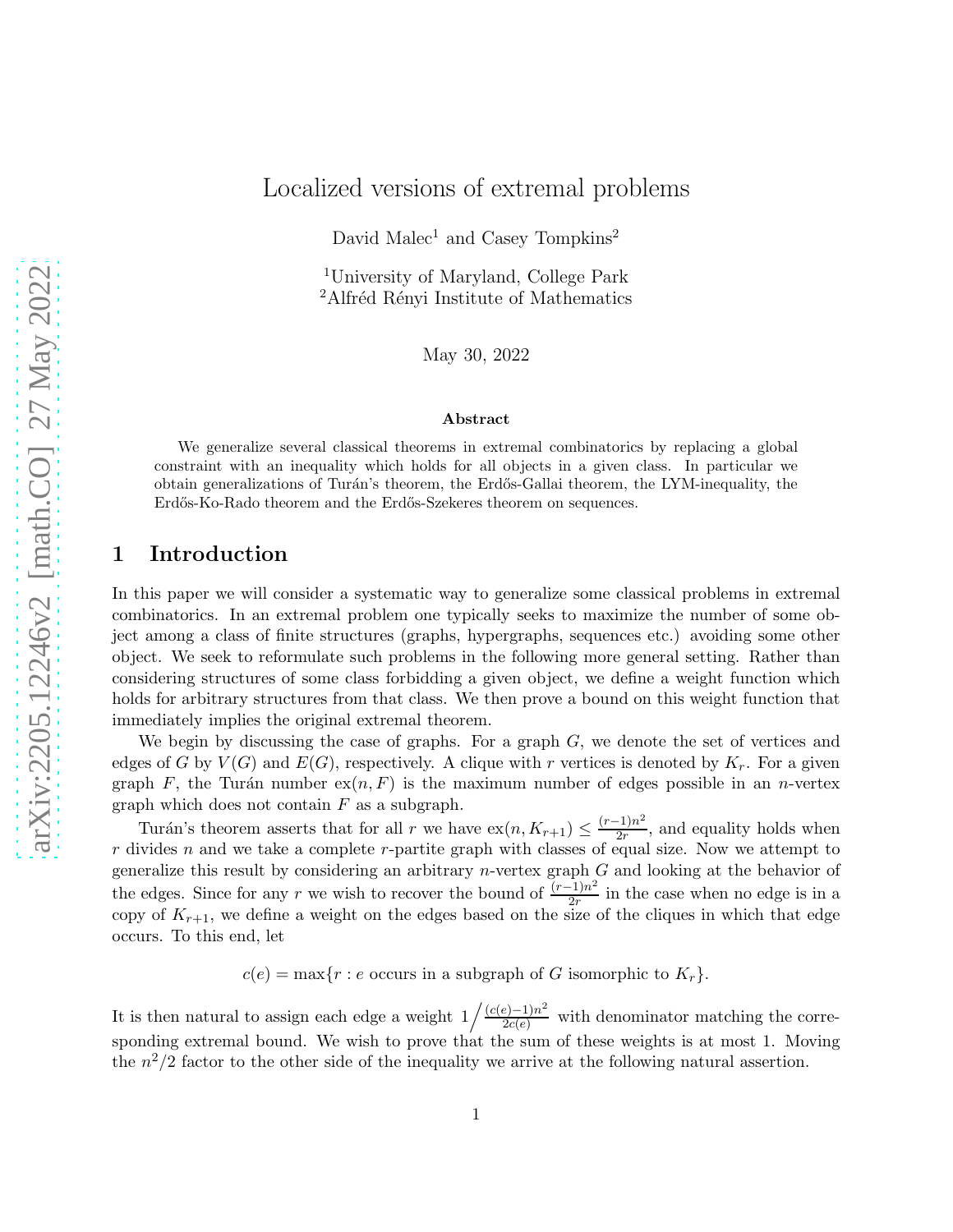<span id="page-1-0"></span>Theorem 1. *Let* G *be any* n*-vertex graph, then*

$$
\sum_{e \in E(G)} \frac{c(e)}{c(e) - 1} \le \frac{n^2}{2},
$$

*and equality holds if and only if* G *is a multipartite graph with classes of equal size.*

We prove Theorem [1](#page-1-0) in Section [2](#page-4-0) using an inductive argument. Theorem [1](#page-1-0) was very recently proved independently by Domagoj Brada $\zeta$ <sup>[4]</sup> using the method of Motzkin and Straus [\[15\]](#page-11-1). Brada $\check{c}$  [\[4\]](#page-11-0) communicates that the statement of Theorem [1](#page-1-0) was proposed by Balogh and Lidicky and discussed at a conference in Oberwolfach in 2022. Moreover he mentions that stability results in the case of  $K_5$ -free graphs have been obtained by Balogh and Lidicky. We will refer to Theorem [1](#page-1-0) as a localized version of Turán's theorem since the weight assigned to each edge depends only on the structures which it participates in. The bound from Turán's theorem for any  $r$  is easily recovered by noting that in a  $K_{r+1}$ -free graph each edge has weight at most  $\frac{r}{r-1}$ .

Next we turn our attention to the case of paths. Erdős and Gallai  $[5]$  proved that an *n*-vertex graph without a copy of a path of length k contains at most  $\frac{(k-1)n}{2}$  edges. Let  $P_k$  denote the path of length  $k$  (that is, with  $k$  edges). Again we introduce a function on the edges

 $p(e) = \max\{k : e \text{ occurs in a subgraph of } G \text{ isomorphic to } P_k\}.$ 

Then we have the following localized version of the theorem of Erdős and Gallai.

<span id="page-1-2"></span>Theorem 2. *Let* G *be any* n*-vertex graph, then*

$$
\sum_{e \in E(G)} \frac{1}{p(e)} \leq \frac{n}{2},
$$

*and equality holds if an only if every connected component of* G *is a clique.*

Again, the original theorem of Erdős and Gallai is easily recovered by taking a  $P_k$ -free graph G and using that  $p(e) \leq k-1$ . Also one can rather simply give a similar result for stars. For any graph G, let  $s(e)$  be the maximum number of edges in a star containing e.

<span id="page-1-3"></span>Proposition 1. *Let* G *be any* n*-vertex graph, then*

$$
\sum_{e \in E(G)} \frac{1}{s(e)} \le \frac{n}{2},
$$

*and equality holds if and only if each connected component of* G *is regular.*

Abstractly we are looking for theorems of the following form. Suppose we have an infinite sequence of graphs  $F_1, F_2, \ldots$  with the property that for all i,  $F_i$  is a subgraph of  $F_{i+1}$ . Let G be an arbitrary *n*-vertex graph, and for each edge  $e \in E(G)$  set

 $f(e) = \max\{i : e$  is an edge of a subgraph of G isomorphic to  $F_i\}.$ 

Then we would like to know when it holds that

<span id="page-1-1"></span>
$$
\sum_{e \in E(G)} \frac{1}{\exp(n, F_{f(e)+1})} \le 1. \tag{1}
$$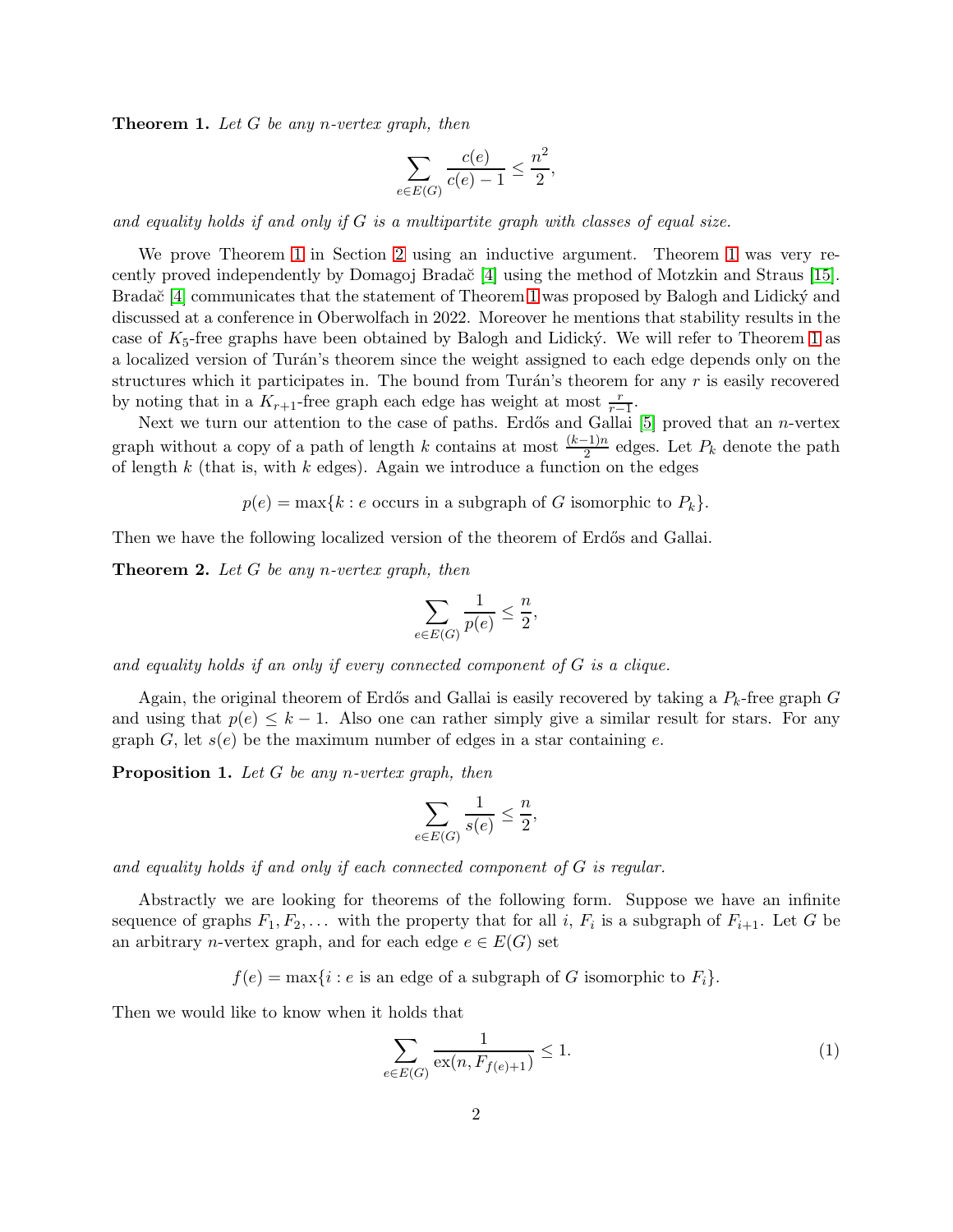A bound of this form simultaneously generalizes each of the corresponding results for extremal numbers  $ex(n, F_i)$ . Indeed, if G does does not contain a particular  $F = F_i$  as a subgraph, then by the monotonicity of the extremal function  $ex(n, F)$  with respect to taking subgraphs, we have

$$
\frac{|E(G)|}{\exp(n, F)} \le \sum_{e \in E(G)} \frac{1}{\exp(n, F_{f(e)+1})} \le 1,
$$

and consequently  $|E(G)| \leq \exp(n, F)$ . A stronger corollary of a bound of the form [\(1\)](#page-1-1) is the following. Suppose for an infinite sequence of graphs  $F_1 \subset F_2 \subset \cdots$  we have a bound of the form [\(1\)](#page-1-1). Fix  $F = F_i$  for some i, and partition the edge set  $E(G)$  into two parts S and T where  $S = \{e \in E(G) : e \text{ is an edge of a subgraph of } G \text{ isomorphic to } F\}$  and  $T = E(G) \setminus S$ , then

<span id="page-2-0"></span>
$$
\frac{|S|}{\operatorname{ex}(n,F)} + \frac{|T|}{\binom{n}{2}} \le 1.
$$
 (2)

The bound [\(2\)](#page-2-0) follows by replacing  $ex(n, F_i)$  with  $ex(n, F_i)$  for all  $j < i$  and replacing  $ex(n, F_i)$ with  $\binom{n}{2}$  $n_2$  for all  $j > i$ . Note that Theorems [1](#page-1-0) and [2](#page-1-2) are not precisely of the form [\(1\)](#page-1-1) since the corresponding extremal bounds which we generalize are only tight in certain divisibility cases. It would be interesting to extend these results so that the inequality is sharp in all divisibility cases. Note that inequalities of the form  $(1)$  do not hold for any possible graph sequence. Indeed, if  $F_1$  is a triangle,  $F_2$  is a bow tie and G is a balanced complete bipartite graph plus an edge, then [\(1\)](#page-1-1) is violated.

In extremal set theory bounds of the form [\(2\)](#page-2-0) sometimes have had applications for 'cross' versions [\[8\]](#page-11-3) (also termed 'multicolor'-versions [\[2,](#page-11-4) [11\]](#page-11-5)) of various problems. We now turn our attention to finding localized versions of some theorems in extremal set theory.

First we recall the classical LYM-inequality  $[1, 12, 13, 17]$  $[1, 12, 13, 17]$  $[1, 12, 13, 17]$  $[1, 12, 13, 17]$  which generalizes Sperner's theo-rem [\[16\]](#page-11-10) about antichains in the Boolean lattice. Let  $A \subset 2^{[n]}$  be a family of sets forming an antichain with respect to the subset relation, then we have

$$
\sum_{A \in \mathcal{A}} \frac{1}{\binom{n}{|A|}} \le 1. \tag{3}
$$

Daykin and Frankl proved the following natural extension of the LYM-inequality. Suppose that A is any family of subsets of [n] and let  $S \subset A$  be the collection of those sets in A incomparable to every set in A. Write  $\mathcal{T} = \mathcal{A} \setminus \mathcal{S}$ , then

<span id="page-2-1"></span>
$$
\sum_{A \in \mathcal{S}} \frac{1}{\binom{n}{|A|}} + \frac{|\mathcal{T}|}{2^n} \le 1. \tag{4}
$$

The inequality [\(4\)](#page-2-1) can be used to directly bound the sum of the sizes of a family of cross-Sperner families.

A  $(k+1)$ -chain in  $2^{[n]}$  is a collection of sets  $A_1, A_2, \ldots, A_{k+1}$  such that for all i we have  $A_i \subset A_{i+1}$ . Another natural extension of the LYM-inequality is the following. Suppose  $A \subset 2^{[n]}$  contains no  $(k+1)$ -chain, then

<span id="page-2-2"></span>
$$
\sum_{A \in \mathcal{A}} \frac{1}{\binom{n}{|A|}} \le k. \tag{5}
$$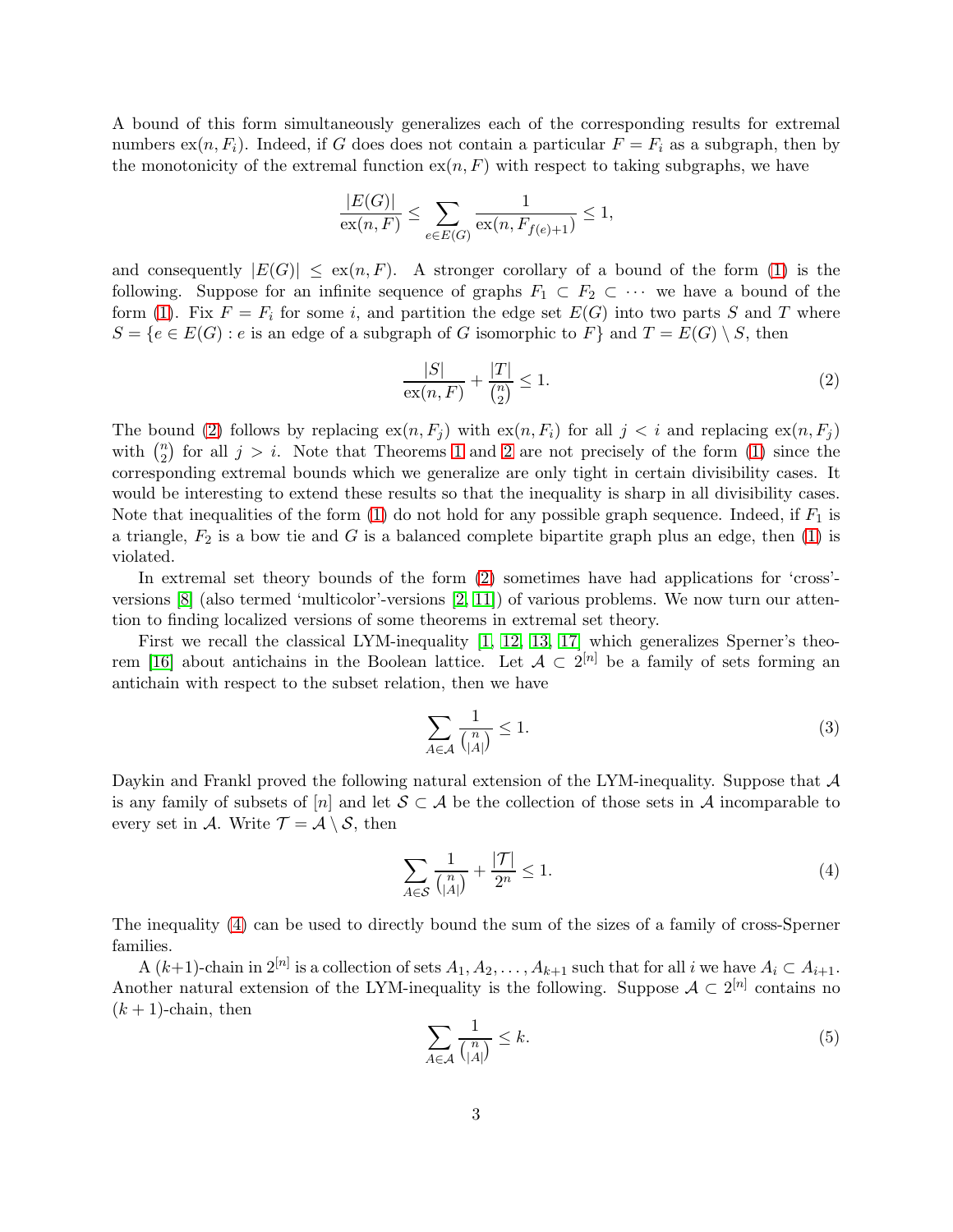The inequality [\(5\)](#page-2-2) can be proved by applying a Mirsky-type [\[14\]](#page-11-11) decomposition to the set family or directly by imitating Lubell's proof of the LYM-inequality [\[9\]](#page-11-12). Our main result in this topic is a generalization of [\(5\)](#page-2-2). For an arbitrary  $A \subset 2^{[n]}$ , let

 $c(A) = \max\{k : A \text{ participates in a } k\text{-chain consisting of sets from } A\}.$ 

<span id="page-3-0"></span>**Theorem 3.** Let  $A \subset 2^{[n]}$  be an arbitrary family of sets, then

$$
\sum_{A\in \mathcal{A}}\frac{1}{\binom{n}{|A|}c(A)}\leq 1.
$$

*Moreover equality holds if and only if* A *consists of a union of complete levels.*

A further extension of Theorem [3](#page-3-0) to the setting of posets is given in Section [4,](#page-8-0) Corollary [1.](#page-9-0) Observe that if A is a  $(k+1)$ -chain free family, then  $c(A) \leq k$  and we recover [\(5\)](#page-2-2). The inequality in Theorem [3](#page-3-0) and [\(4\)](#page-2-1) seem to be independent of each other.

Next we consider intersecting set families. Recall that the Erdős-Ko-Rado [\[6\]](#page-11-13) theorem asserts than if  $r < n/2$ , then a pairwise intersecting family consisting of sets of size r has size at most  $\binom{n-1}{r-1}$  $_{r-1}^{n-1}$ ). In order to find a shorter proof for a theorem of Hilton [\[8\]](#page-11-3), Borg [\[3\]](#page-11-14) proved the following generalization of the Erdős-Ko-Rado theorem. Let  $r < n/2$  and let A be an arbitrary family of r-element subsets of [n]. Let  $S = \{A \in \mathcal{A} : \text{for all } B \in \mathcal{A}, A \text{ and } B \text{ intersect}\}\$ and  $\mathcal{T} = \mathcal{A} \setminus \mathcal{S}$ , then

$$
|\mathcal{S}| + \frac{r}{n} |\mathcal{T}| \le \binom{n-1}{r-1}.
$$
\n<sup>(6)</sup>

We now give a localized version generalizing Borg's result.

<span id="page-3-1"></span>Theorem 4. *Let* A *be a collection of* r*-element subsets of* [n]*. Let* m *be the function on* A *defined by setting*  $m(A) = n/r$ *, if* A *is contained in some matching of*  $\lfloor n/r \rfloor$  *sets from* A, and setting  $m(A)$ *equal to the size of the largest matching in* A *containing* A, if that matching has fewer than  $\frac{|n/r|}{r}$ *sets, then*

$$
\sum_{A \in \mathcal{A}} \frac{1}{m(A)} \le \binom{n-1}{r-1}.
$$

Note that there are at least three distinct constructions attaining equality in Theorem [4.](#page-3-1) In addition to a star or a full level we may take the construction consisting of all sets of size  $r$  containing at least one of two fixed elements.

Finally, we turn out attention to perfect graphs, posets and sequences. Recall that a perfect graph is one in which the chromatic number and clique number of all induced subgraphs are equal. In particular for a perfect graph G we have  $\omega(G) = \chi(G)$  and so  $\alpha(G)\omega(G) = \alpha(G)\chi(G) \geq n$ . In Section [4](#page-8-0) we prove the analogous localized version of this bound as a corollary of a more technical statement about functions on perfect graphs that may be of independent interest.

Let G be a perfect graph, and for each  $v \in V(G)$  let  $c(v)$  be the largest size of a clique containing v, and let  $i(v)$  be the largest size of an independent set containing v.

<span id="page-3-2"></span>Theorem 5. *For any* n*-vertex perfect graph* G*, we have*

$$
\sum_{v \in V(G)} \frac{1}{c(v)i(v)} \le 1.
$$

As a consequence of Theorem [5](#page-3-2) we deduce a localized version of the classical theorem of Erdős and Szekeres [\[7\]](#page-11-15) about sequences.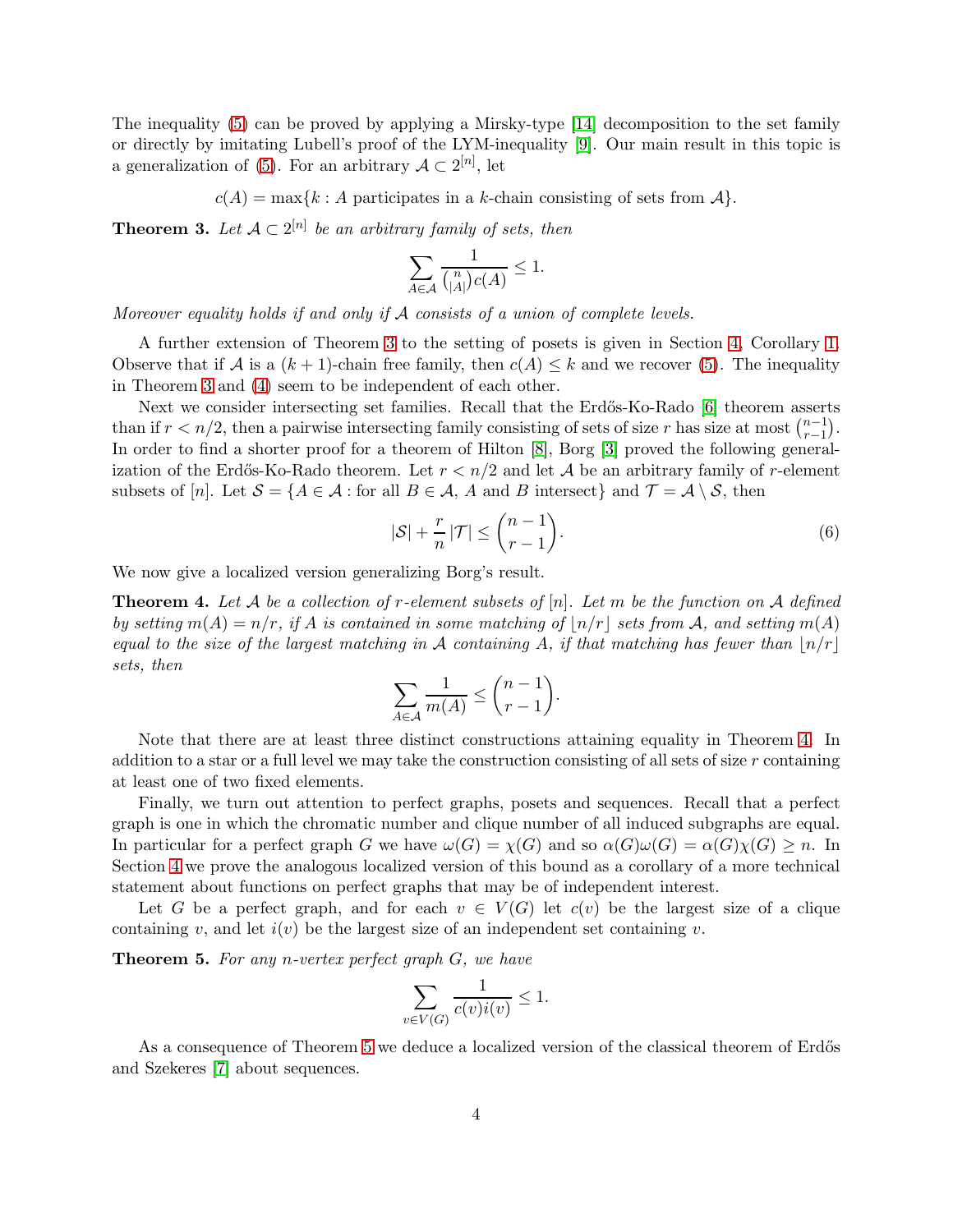## <span id="page-4-0"></span>2 Proofs of localized versions of extremal graph theorems

*Proof of Theorem [1.](#page-1-0)* We prove the claim by induction on n. The result holds trivially for  $n = 1$ , so assume  $n > 1$  and let G be an *n*-vertex graph with edge set E. If the graph contains no edges. then the bound follows trivially so assume  $G$  has at least one edge. Let  $k$  be the size of the largest clique in G, and let C be a clique of size k. We split the edges E into three parts:  $E_C$ , the edges within C;  $E_{G\setminus C}$ , the edges within  $G \setminus C$ ; and  $E_S$ , the edges that connect C and  $G \setminus C$ . We bound the contribution to the sum from each of these separately.

1. Since C is a clique of maximum size in G, we know that  $E_C$  contains  $k(k-1)/2$  edges, all with  $c(e) = k$ . So we can see that

$$
\sum_{e \in E_C} \frac{c(e)}{c(e) - 1} = \frac{k(k-1)}{2} \frac{k}{k-1} = \frac{k^2}{2}.
$$

2. For all  $v \in V(G \setminus C)$ , let  $C_v = \{w \in C \mid \{v, w\} \in E\}$ . Note that  $C_v \cup \{v\}$  is itself a clique, and so we may conclude that  $|C_v| + 1 \leq k$ , and  $c(e) \geq |C_v| + 1$  for all edges e that connect v to C. Thus, we obtain that

$$
\sum_{e \in E_S} \frac{c(e)}{c(e) - 1} \le \sum_{v \in V(G \setminus C)} |C_v| \frac{|C_v| + 1}{|C_v|} \le \sum_{v \in V(G \setminus C)} k = (n - k)k.
$$

3. Lastly, our induction hypothesis implies that

$$
\sum_{e \in E_{G \setminus C}} \frac{c(e)}{c(e) - 1} \le \frac{(n - k)^2}{2}.
$$

Combining all three of the estimates above we obtain that

<span id="page-4-1"></span>
$$
\sum_{e \in E} \frac{c(e)}{c(e) - 1} \le \frac{k^2}{2} + k(n - k) + \frac{(n - k)^2}{2} = \frac{n^2}{2},\tag{7}
$$

as required.

Now suppose we have equality in [\(7\)](#page-4-1), then all three of the estimates above must be tight. From the third estimate we obtain that  $G \setminus C$  is a complete multipartite graph with m equal size classes where  $m \leq k$ . Moreover, for each edge e in  $E_{G\setminus C}$  we have that  $m = c_{G\setminus C}(e) = c_G(e)$ . By the second estimate each vertex from  $G \setminus C$  must have exactly  $k-1$  neighbors in C. Consequently if we take a vertex from each class in  $G \setminus C$ , we obtain that these vertices have a common neighborhood in C of size at least  $k - m$ . Thus every edge in  $E_{G\setminus C}$  is part of a k-clique in G and so  $m = c_G(e) = k$ . Finally, any selection of k vertices from distinct classes of  $G \setminus C$  must have an empty common neighborhood in C for otherwise we would have a larger clique. It follows that for every class in  $G \setminus C$  there is exactly one vertex in C to which all vertices in that class are nonadjacent, and this vertex is distinct for each class in  $G \setminus C$ . Adding each such vertex from C to its respective class in  $G \setminus C$ , we see that G is a balanced multipartite graph as required.  $\Box$ 

Now we give the proof of the localized version of the Erdős-Gallai theorem.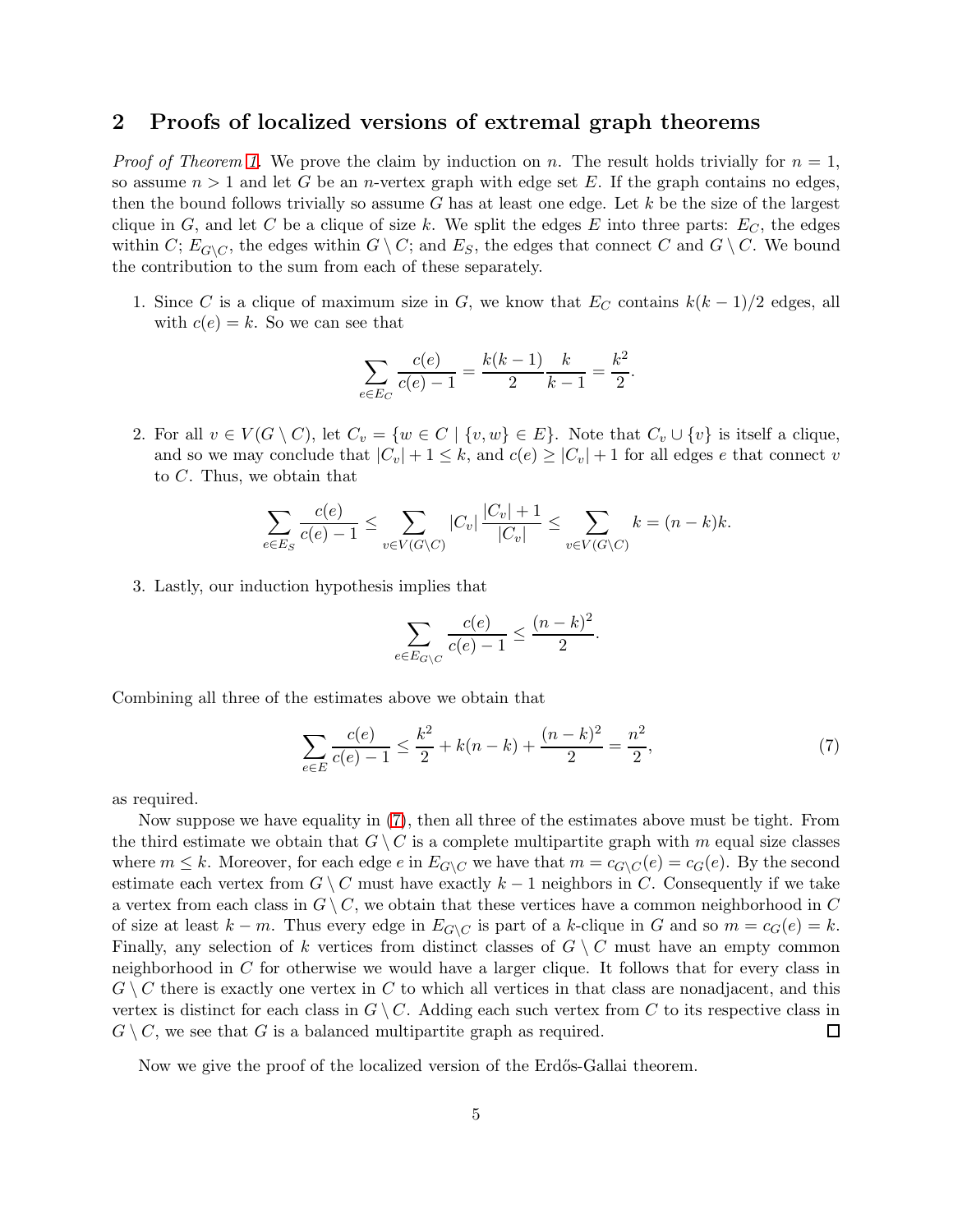*Proof of Theorem [2.](#page-1-2)* We prove the claim by induction on n. The claim follows trivially for  $n = 1$ , so assume  $n > 1$ . Furthermore, assume that G is connected; if G is not connected, we may simply apply the induction hypothesis to each connected component in turn, and sum the results to arrive at our claim.

Assume the longest path in G has length k, and let P be a path achieving this length, with endpoints v and w. We use  $R(v)$  to denote the edges that have v as an endpoint; note that  $R(v)$ cannot contain any edges to vertices outside of  $P$ , since otherwise  $P$  is not maximal. We define  $R(w)$  similarly, and note it has the same property.

If there exists a circuit  $C$  that includes all the vertices on  $P$ , then we can see that  $P$  must include all the vertices in  $G$ . Otherwise, since  $G$  is connected, we can find a path from  $C$  to any vertex u not lying on it; but the path that starts at u, goes to  $C$ , and then goes around  $C$  is strictly longer that P, a contradiction. So in this case, we have that  $k = n - 1$ . Furthermore, every edge in the graph either lies on the circuit  $C$  or forms a chord in  $C$ . In either case, we can easily construct a path of length  $n-1$  containing it. So we can see that

<span id="page-5-0"></span>
$$
\sum_{e \in E(G)} \frac{1}{p(e)} = |E(G)| \frac{1}{n-1} \le \binom{n}{2} \frac{1}{n-1} = \frac{n}{2},\tag{8}
$$

and we are done. Equality in the theorem implies  $(8)$  is tight and so G is a clique.

Now we assume that there is no circuit C that includes all of the vertices of  $P$ . Note that this means that  $\{v, w\} \notin E(G)$ . Furthermore, let  $\{v', w'\}$  be any internal edge of P, where v' is closer to v along P (and so w' is closer to w along P). Note that  $P \setminus {\{v', w'\}\}\cup {\{v, w', v\}}$  would be a circuit, so either  $\{v, w'\} \notin E(G)$  or  $\{v', w\} \notin E(G)$ . Recalling that  $R(v)$  and  $R(w)$  contain no edges to vertices outside  $P$ , we may thus conclude that

$$
|R(v)| + |R(w)| \le 2 + (k - 2) = k.
$$

So without loss of generality, we assume that  $|R(v)| \leq k/2$ . Note that any  $e \in R(v)$  has  $p(e) = k$ , since there is always some  $e' \in P$  that can be replaced with e to form a new path P'. Thus, if we apply our induction hypothesis to  $G \setminus v$ , we get that

<span id="page-5-1"></span>
$$
\sum_{e \in E(G)} \frac{1}{p(e)} = \sum_{e \in R(v)} \frac{1}{p(e)} + \sum_{E(G) \setminus R(v)} \frac{1}{p(e)} \le \sum_{e \in R(v)} \frac{1}{p(e)} + \sum_{E(G) \setminus R(v)} \frac{1}{p_{G \setminus v}(e)} \le \frac{k}{2} \frac{1}{k} + \frac{n-1}{2} = \frac{n}{2}.
$$
 (9)

Equality in the theorem statement implies that both inequalities in [\(9\)](#page-5-1) hold with equality for all  $e \in E(G)$ . This means that for the edges  $e$  in  $E(G \setminus v)$  we have  $p(e) = p_{G \setminus v}(e)$ . Moreover by induction  $G \setminus v$  must be a disjoint union of cliques. If  $k = 1$  the graph consists of just an edge and we are done, so assume  $k > 1$ . Consider the edge e incident to v in P and the next edge f in the path. Since f belongs to a connected component which is a clique in  $G \setminus v$  and f is adjacent to e, we can easily find a longer path in G containing f and so  $p(e) > p_{G\setminus v}(e)$ . Thus in the present case, equality cannot hold in [\(9\)](#page-5-1).  $\Box$ 

We conclude this section with the proof of the analogous statement about stars.

*Proof of Proposition [1.](#page-1-3)* For a vertex v of G set  $w(v)$  equal to the sum of  $\frac{1}{s(e)}$  across edges e which are incident to  $v$ . Then for all  $v$ ,

<span id="page-5-2"></span>
$$
w(v) \le \sum_{e:v \in e} \frac{1}{d(v)} = 1. \tag{10}
$$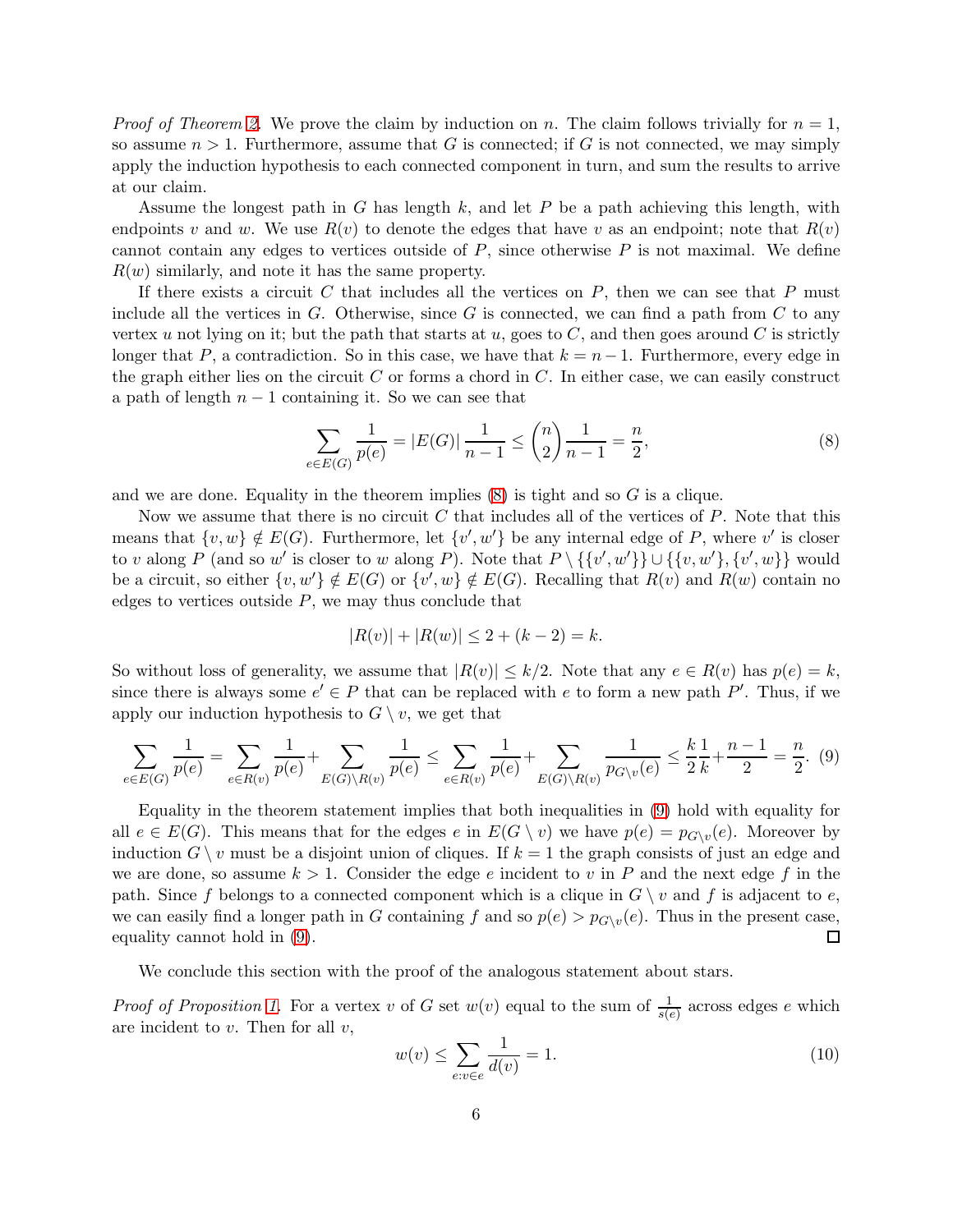Then we have

$$
2\sum_{e \in E(G)} \frac{1}{s(e)} = \sum_{v} w(v) \le n,
$$

and the result follows.

Suppose we have equality in [\(10\)](#page-5-2), then for every v every edge e incident to v must satisfy  $s(e) = d(v)$ . It is then immediate that each component is regular, as claimed. 口

Given that we have localized versions of the extremal results of paths and stars it would be natural to investigate what happens in the case of an arbitrary sequence of trees:  $T_1 \subset T_2 \subset \cdots$ . However, such an investigation may be difficult since we only know the validity of the Erdős-Sós conjecture in certain cases. Nonetheless one could hope to prove localized versions conditional on the Erdős-Sós conjecture.

# 3 Proofs of localized versions of extremal hypergraph theorems

We begin by proving the localized version of the LYM-inequality.

*Proof of Theorem [3.](#page-3-0)* Let  $A \subset 2^{[n]}$  be any family of sets. Call a chain of sets C maximal if it contains a set of every possible cardinality. We will double count pairs  $(A, C)$  where  $A \in \mathcal{A}$  and C is a maximal chain in  $2^{[n]}$  using a weight function w. We define w by

$$
w(A, C) = \begin{cases} \frac{1}{c(A)} & \text{if } A \in \mathcal{A} \text{ and } A \in \mathcal{C}, \\ 0 & \text{otherwise.} \end{cases}
$$

First fix a set  $A \in \mathcal{A}$ . There are  $|A|!(n - |A|)!$  maximal chains containing A and so

<span id="page-6-0"></span>
$$
\sum_{A \in \mathcal{A}} \sum_{\mathcal{C}} w(A, \mathcal{C}) = \sum_{A \in \mathcal{A}} \frac{|A|!(n - |A|)!}{c(A)}.
$$
\n(11)

Now, fix a maximal chain C. Suppose C contains m sets from A; then we have  $c(A) \ge m$  for all such sets, since these  $m$  sets themself form a chain of length  $m$ . Thus, we have

<span id="page-6-1"></span>
$$
\sum_{\mathcal{C}} \sum_{A \in \mathcal{A}} w(A, \mathcal{C}) \le \sum_{\mathcal{C}} \frac{m}{m} = n!.
$$
 (12)

Comparing [\(11\)](#page-6-0) and [\(12\)](#page-6-1) yields

<span id="page-6-2"></span>
$$
\sum_{A \in \mathcal{A}} \frac{1}{c(A) \binom{n}{|A|}} \le 1,\tag{13}
$$

as desired. Suppose we have equality in [\(13\)](#page-6-2). Then the total weight on every chain must be 1. Note that this trivially holds in the case where  $A$  equals a union of levels. We claim that this is the only case where equality holds. Suppose  $A$  is not a union of levels. Then there is at least one level of  $2^{[n]}$  containing both a set from A and one not from A. Moreover, there must be such a pair with symmetric difference 2. Call these sets A and B where  $A \in \mathcal{A}$  with  $c(A) = m$  and  $B \notin \mathcal{A}$ . Since  $|A| = |B| = t$  and A and B have symmetric difference 2, it follows that the intersection,  $A \cap B$ , is of size  $t - 1$  and the union,  $A \cup B$ , is of size  $t + 1$ .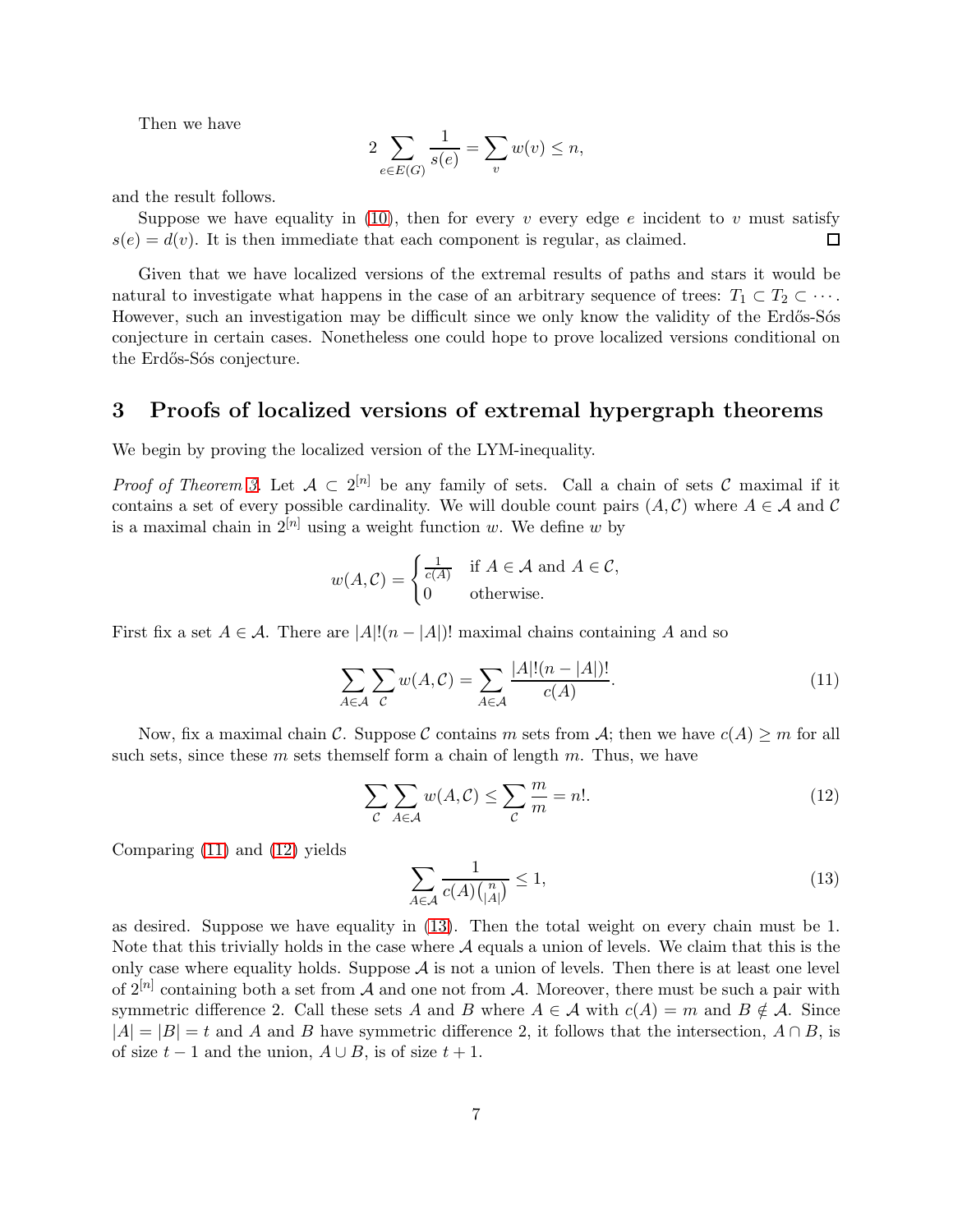Consider any chain of the form  $C_1 = \{ \emptyset, A_1, A_2, \ldots, A_{t-2}, A \cap B, A, A \cup B, A_{t+2}, \ldots, [n] \},$  then the total weight along  $C_1$  must be 1 in the equality case and so  $C_1$  contains m sets from A each with weight 1/m. Now, consider the chain  $C_2 = \{ \emptyset, A_1, A_2, \ldots, A_{t-2}, A \cap B, B, A \cup B, A_{t+2}, \ldots, [n] \}.$ Since this chain contains the same sets as  $C_1$  except with  $B \notin \mathcal{A}$  instead of  $A \in \mathcal{A}$ , the total weight of  $C_2$  is  $1 - 1/m$ , a contradiction.  $\Box$ 

*Proof.* We will use Katona's method of cyclic permutations [\[10\]](#page-11-16). By a cyclic permutation,  $\sigma$ , we mean a cyclic ordering  $a_1 < a_2 < \cdots < a_n < a_1$  of [n]. A set  $A \in \mathcal{A}$  is an interval in  $\sigma$  if its elements are consecutive in  $\sigma$ . An interval starts at  $a_i$  if  $a_i$  is the smallest element in the order on A induced by  $\sigma$ . We will double count pairs  $(A, \sigma)$  where  $A \in \mathcal{A}$  and  $\sigma$  is a cyclic permutation of [n] with the following weight function:

$$
w(A, \sigma) = \begin{cases} \frac{1}{m(A)}, & \text{if } A \in \mathcal{A} \text{ and } A \text{ is an interval in } \sigma, \\ 0, & \text{otherwise.} \end{cases}
$$

Every set  $A \in \mathcal{A}$  is an interval in exactly  $r!(n-r)!$  cyclic permutations. Thus, we have

$$
\sum_{A \in \mathcal{A}} \sum_{\sigma} w(A, \sigma) = \sum_{A \in \mathcal{A}} \frac{r!(n-r)!}{m(A)}.
$$

Now we switch the order of summation and fix a cyclic permutation  $\sigma$ . In Lemma [1,](#page-7-0) whose proof is given below, we will show that the the total weight contributed by intervals along any cyclic permutation is at most r. It follows that

$$
\sum_{\sigma} \sum_{A \in \mathcal{A}} w(A, \sigma) \le \sum_{\sigma} r = (n - 1)!r.
$$

 $\Box$ 

Dividing through by  $(n - r)!r!$  gives the desired result.

<span id="page-7-0"></span>**Lemma 1.** Let  $\sigma$  be a cyclic permutation and denote by  $A^{\sigma}$  the collection of those sets in A which *are intervals in*  $\sigma$ *. Let*  $m(A)$  *be defined as in the theorem, then* 

$$
\sum_{A \in \mathcal{A}^{\sigma}} \frac{1}{m(A)} \le r.
$$

*Proof.* Let  $n = tr + s$  where t and s are integers and  $0 \leq s < r$ . Similarly, let  $|A^{\sigma}| = lr + k$  where l and k are integers and  $0 \leq k \leq r$ .

First, we show that every set in  $\mathcal{A}^{\sigma}$  is contained in an *l*-matching. Notice that if an interval A does not begin less than  $r$  positions before or after an interval  $B$ , then  $A$  and  $B$  are disjoint. Consider the cyclic order attained by removing all of those elements from  $\sigma$  at which no  $A \in \mathcal{A}^{\sigma}$ begins. If two elements a and b are more than r positions apart in this contracted order, then they must have been at least r positions apart in the original order, and so the interval beginning at a in  $\sigma$  must be disjoint from the interval beginning at b. Now take an arbitrary element of the contracted order and move along the order r elements at a time. After  $l-1$  repetitions we are still a distance of at least  $r$  from the starting element. The starting element, along with the elements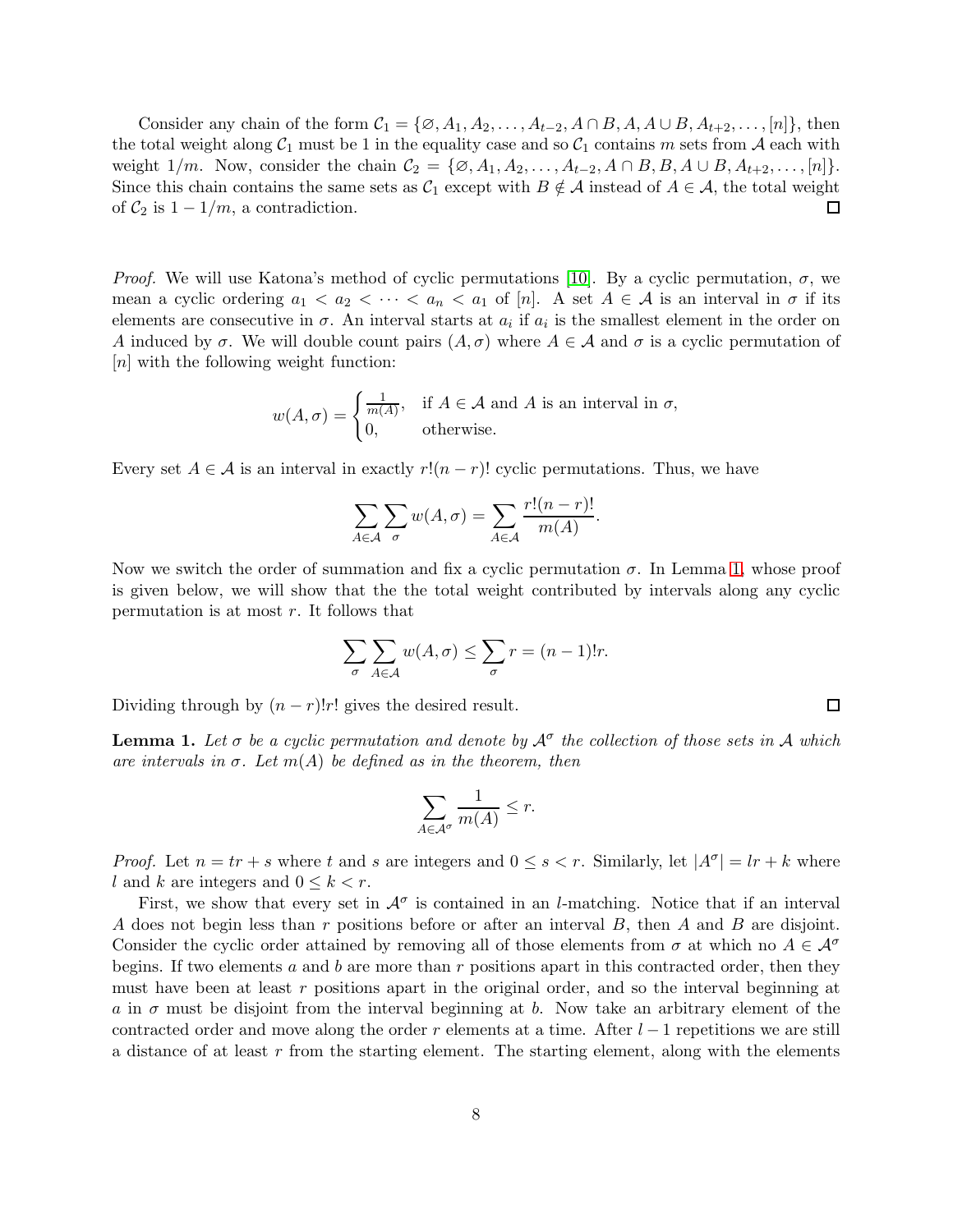encountered at each of the  $l-1$  steps constitute an l-matching. Since our choice of starting element in the contracted order was arbitrary, it follows that every  $A \in \mathcal{A}^{\sigma}$  is contained in an *l*-matching.

Now, we distinguish two cases based on whether  $l = t$  or  $l < t$ . If  $l = t$ , then since every  $A \in \mathcal{A}^{\sigma}$ is contained in an l-matching we have,

$$
\sum_{A \in \mathcal{A}^{\sigma}} \frac{1}{m(A)} = \frac{|\mathcal{A}^{\sigma}|}{n/r} \le \frac{n}{n/r} = r.
$$

It remains to show the bound for the case  $l < t$ . Since  $l < t$  there are at least  $r - k$  elements of  $\sigma$  at which no set in  $\mathcal{A}^{\sigma}$  begins. Choose any  $r - k$  such elements.

We will refer to these elements as "fake" starting positions as we will imagine additional intervals beginning at them. The size of  $\mathcal{A}^{\sigma}$  plus the number of fake starting positions is then  $(l + 1)r$ . As before, we consider the contracted order containing only elements beginning sets in  $\mathcal{A}^{\sigma}$  and the fake starting positions. Since  $(l + 1)r$  is a multiple of r, we may partition the elements of the resulting order into r classes each containing  $l + 1$  elements such that in any class the distance between two elements is a multiple of r. There are only  $r - k$  fake starting positions, so it follows that some k of these classes consist of only elements corresponding to sets in  $\mathcal{A}^{\sigma}$ . For each set A contained in one of the k classes consisting only of sets in  $\mathcal{A}^{\sigma}$ , we know that  $m(A) \geq l+1$  since A is in a  $l + 1$ -matching with the other sets in the class. It follows that the net weight contributed by such sets is at most

<span id="page-8-1"></span>
$$
\frac{k(l+1)}{l+1} = k.\tag{14}
$$

Subtracting off the sets in  $\mathcal{A}^{\sigma}$  which fill one of the classes and the fake starting positions leaves

$$
r(l+1) - k(l+1) - (r - k) = l(r - k)
$$

sets. Since every set in  $\mathcal{A}^{\sigma}$  is contained in matching of size at least l, we have that the weight contribution of the remaining sets is at most

<span id="page-8-2"></span>
$$
\frac{l(r-k)}{l} = r - k.\tag{15}
$$

Thus, adding [\(14\)](#page-8-1) and [\(15\)](#page-8-2) we have that

$$
\sum_{A \in \mathcal{A}^{\sigma}} \frac{1}{m(A)} \le k + (r - k) = r,
$$

<span id="page-8-0"></span>as desired.

### 4 Results on perfect graphs, posets and sequences

<span id="page-8-3"></span>Theorem 6. *Let* G *be a perfect graph, and* f *be a function on the set of pairs* (H, v) *where* H *is an induced subgraph of* G and  $v \in V(H)$ *. Assume that* f *satisfies*  $f(H, v) \leq f(G[V(H) \cup \{w\}], v)$ *for inducerd subgraphs* H *of* G and  $w \in V(G) \setminus V(H)$ *. Also assume that if* H *is an independent set in* G*, then we have*

$$
\sum_{v \in V(H)} \frac{1}{f(H,v)} \le 1.
$$

 $\Box$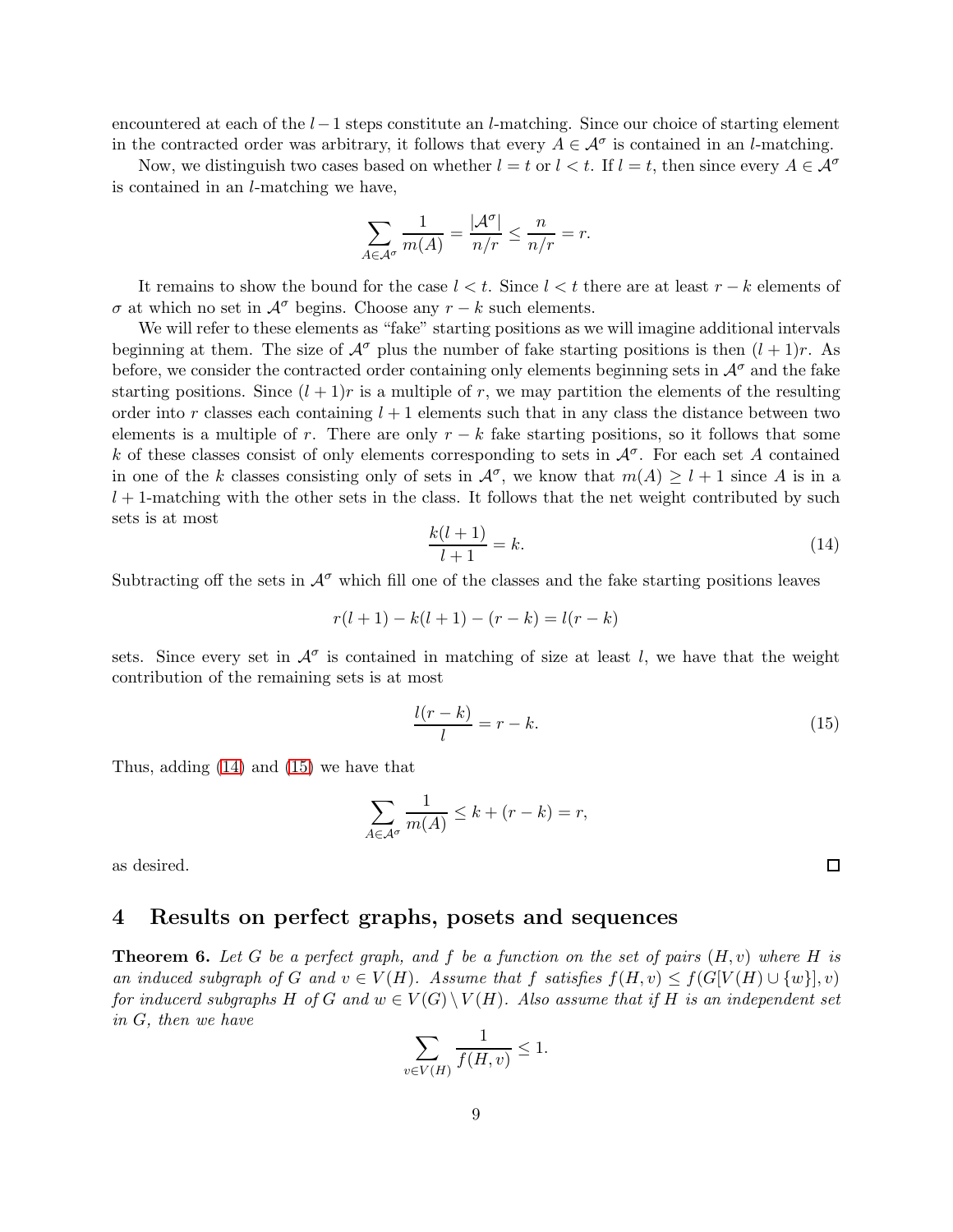*For an induced subgraph* H *of* G*, let* c(H, v) *be the size of the largest clique in* H *that contains* v*. Then, we have*

$$
\sum_{v \in V(H)} \frac{1}{f(H,v)c(H,v)} \le 1.
$$

*Proof.* We use induction on the size of the largest clique in  $H$ . If  $H$  is an independent set, then we have  $c(H, v) = 1$  for all  $v \in V(H)$  and the desired bound follows by assumption. Otherwise, let k be the size of the largest clique in  $H$ , and assume we have the desired bound whenever the maximum clique has size strictly less than k. Define  $B$  as the set of all vertices contained in a k-clique, that is  $B = \{v \in V(H) : c(H, v) = k\}.$  Since G is perfect, we may conclude that the chromatic number of H is also k. Let R be any k-coloring of H. We form the natural partition of B based on R as

 $B_r = \{v \in B : v \text{ has color } r \text{ under } R\}.$ 

Now, for any color  $r \in R$ , we know that every k-clique in H must contain exactly one vertex with color r, and so the largest clique in  $H \setminus B_r$  must have size exactly  $k-1$ . We apply induction to get that

<span id="page-9-1"></span>
$$
\sum_{v \in V(H \setminus B_r)} \frac{1}{f(H \setminus B_r, v)c(H \setminus B_r, v)} \le 1 \tag{16}
$$

for every  $r \in R$ .

Now, for all  $v \in H$  and all  $r \in R$ , we have by assumption that  $f(H, v) \ge f(H \setminus B_r, v)$  and trivially that  $c(H, v) \geq c(H \setminus B_r, v)$ . Recall that  $B_r$  contains exactly one vertex from each kclique with vertices in B (which is every k-clique in H). Thus, for any  $v \in B \setminus B_r$  it is clear that  $c(H \setminus B_r, v) = k - 1$ , and so for all  $v \in B$  we have  $c(H \setminus B_r, v) = \frac{k-1}{k}c(H, v)$ . Summing Equation [\(16\)](#page-9-1) over all  $r$  gives us

$$
k \geq \sum_{r \in R} \sum_{v \in V(H \setminus B_r)} \frac{1}{f(H \setminus B_r, v)c(H \setminus B_r, v)}
$$
  
= 
$$
\sum_{r \in R} \sum_{v \in V(H \setminus B)} \frac{1}{f(H \setminus B_r, v)c(H \setminus B_r, v)} + \sum_{r \in R} \sum_{v \in V(G[B \setminus B_r])} \frac{1}{f(H \setminus B_r, v)c(H \setminus B_r, v)}
$$
  

$$
\geq k \sum_{v \in V(H \setminus B)} \frac{1}{f(H, v)c(H, v)} + (k - 1) \sum_{v \in V(G[B])} \frac{1}{f(H, v) \frac{k-1}{k}c(H, v)}
$$
  
= 
$$
k \sum_{v \in V(H)} \frac{1}{f(H, v)c(H, v)}.
$$

Dividing both sides by k yields the desired inequality.

The following corollary is a natural generalization of Theorem [3](#page-3-0) to any poset satisfying the LYM-inequality.

<span id="page-9-0"></span>**Corollary 1.** Let P be a ranked poset with  $N_i$  elements of rank i. For  $x \in P$ , let |x| denote the *rank of x. Suppose that any antichain*  $S \subset P$  *satisfies the LYM-type inequality:* 

$$
\sum_{x\in S}\frac{1}{N_{|x|}}\leq 1.
$$

 $\Box$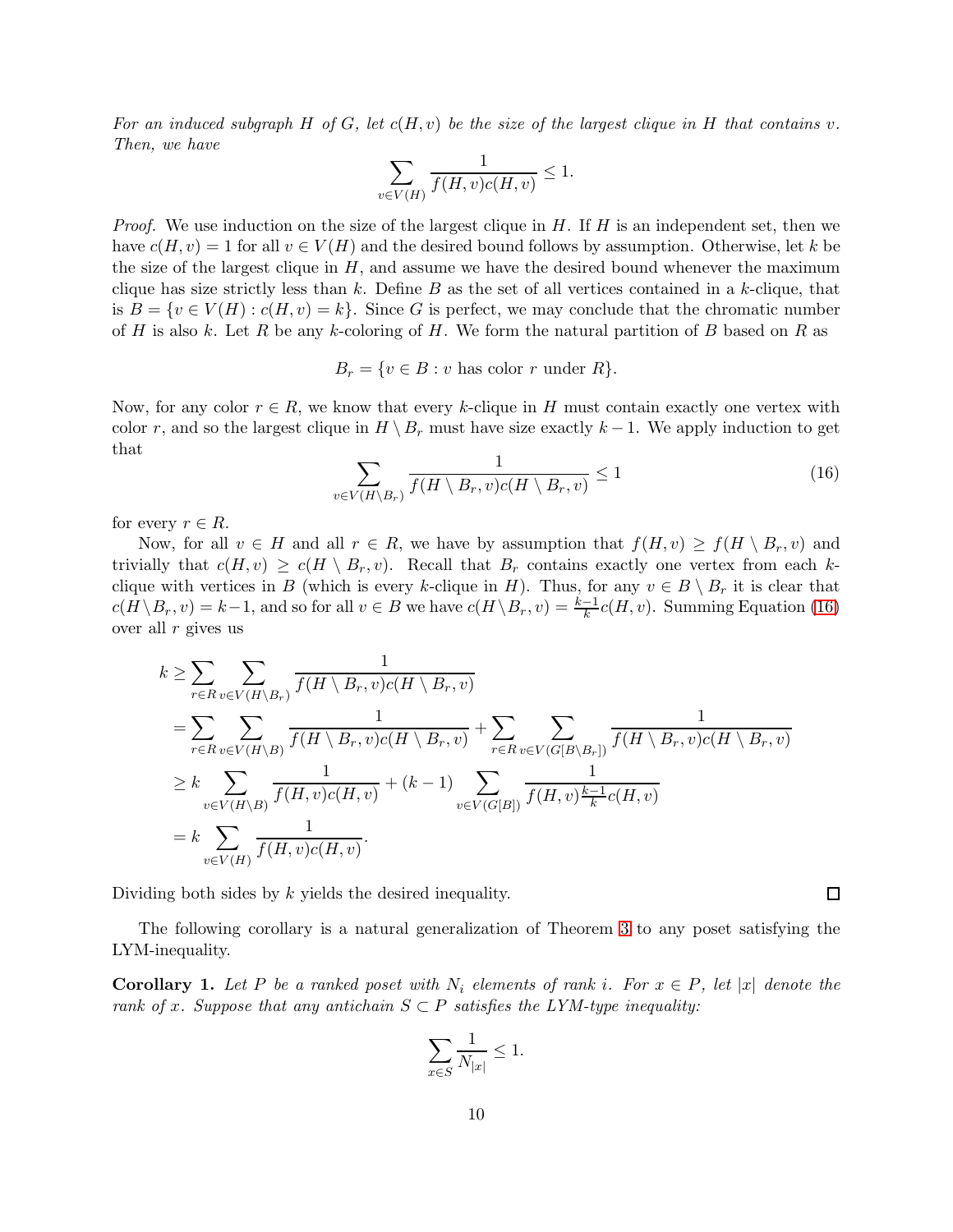*Then, given any set*  $T \subset P$  *we have* 

$$
\sum_{x\in T}\frac{1}{N_{|x|}c(T,x)}\leq 1.
$$

*Proof.* Let G be the comparability graph of P. A set  $S \subset P$  corresponds to an induced subgraph  $G_S$ of G. Observe that S is an antichain if and only if  $G<sub>S</sub>$  is an independent set. Moreover the chains in the poset  $P$  are in one-to-one correspondence with the cliques in  $G$ . The assumption that an antichain  $S$  in  $P$  satisfies the LYM-inequality shows that the conditions of Theorem [6](#page-8-3) are satisfied when  $f(G_S, x)$  is taken to be  $N_{|x|}$  for all S and x. Then the conclusion of Corollary [1](#page-9-0) is immediate from the conclusion of Theorem [6.](#page-8-3)  $\Box$ 

Now we deduce Theorem [5](#page-3-2) from Theorem [6.](#page-8-3)

*Proof of Theorem [5.](#page-3-2)* Let G be a perfect graph and for an induced subgraph H and  $x \in V(H)$  let  $f(H, v)$  be the maximum size of an independent set in H which contains v. It is easy to see f satisfies the condition increasing condition. If H is an independent set then  $f(H, v) = |V(H)|$  and the other condition of Theorem [6](#page-8-3) is satisfied. Then taking  $G = H$ , the conclusion of Theorem 6 gives the required bound:

$$
\sum_{v \in V(G)} \frac{1}{i(v)c(v)} = \sum_{v \in V(G)} \frac{1}{f(G,v)c(G,v)} \le 1.
$$

Again by considering the comparability graph the following corollary is immediate from Theo-rem [5.](#page-3-2) For any poset P and  $x \in P$  let  $C(x)$  denote the size of the largest chain x belongs to and  $A(x)$  the size of the largest antichain x belongs to.

Corollary 2. *Let* P *be any poset we have,*

$$
\sum_{x \in P} \frac{1}{A(x)C(x)} \le 1.
$$

By considering the natural poset defined on sequences of numbers  $x_1, x_2, \ldots, x_N$  where  $x_i \prec x_j$ if  $i < j$  and  $x_i < x_j$  we obtain a localized version of the classical result of Erdős and Szekeres [\[7\]](#page-11-15). For a finite sequence of real numbers let  $i(x)$  and  $d(x)$  denote the longest increasing and decreasing subsequence containing  $x$ , respectively. Then we have the following.

Corollary 3. *For any finite sequence* S *of real numbers*

$$
\sum_{x \in S} \frac{1}{i(x)d(x)} \le 1.
$$

#### 5 Acknowledgements

The second author would like to thank Rutger Campbell and Tuan Tran for insightful discussions about this topic and Nika Salia for providing the example with the triangle and bow tie in the introduction. The research of the second author was supported by NKFIH grant K135800.